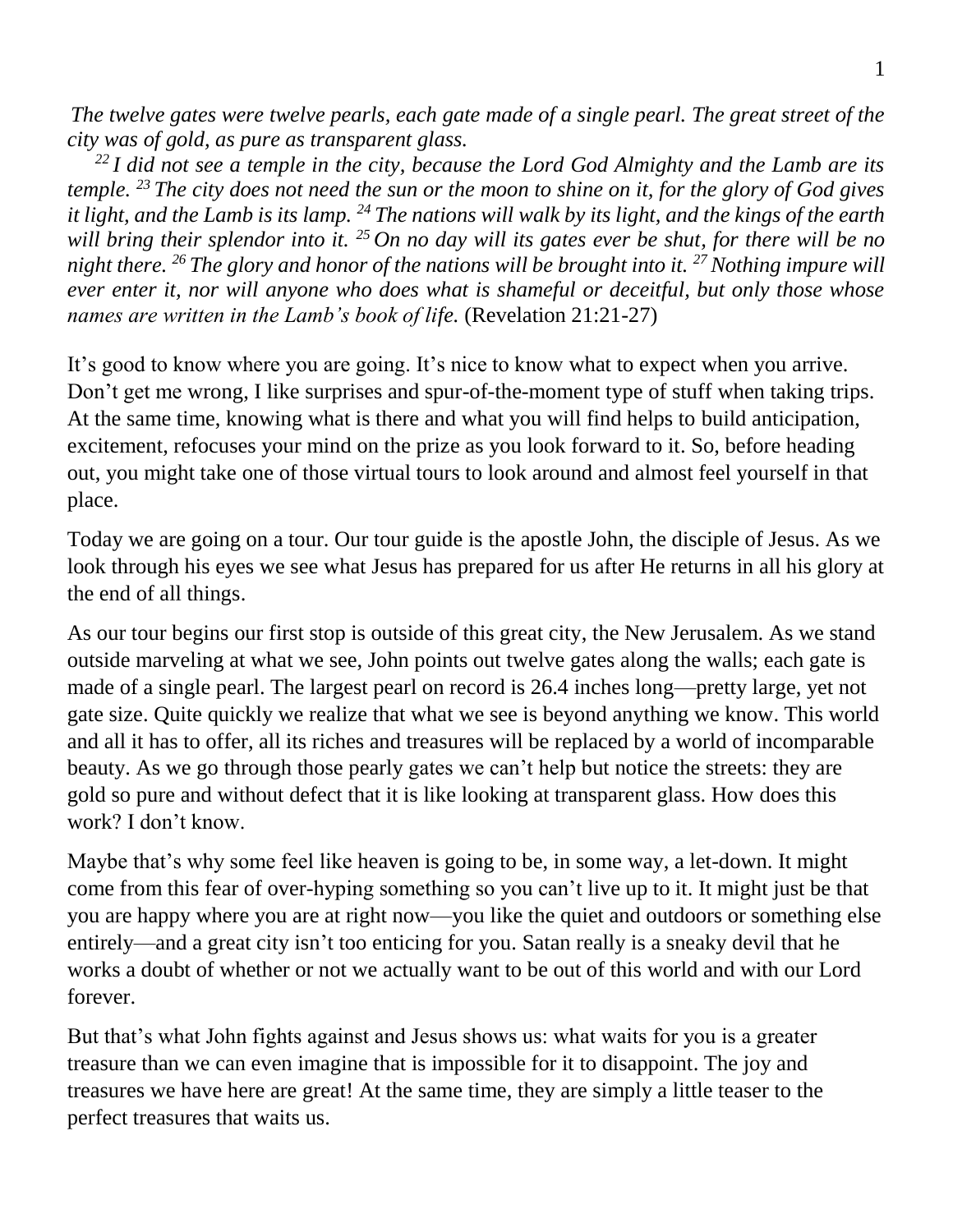So our tour continues through the pearly gates on these streets of gold. As we look around we see all these different mansions that Jesus has prepared for each of his people. No need to bunk up with someone or pile people in; he has your place for you. As we look around trying to take it all in, our tour guide, John, points out: "You may be noticed how you don't see any church signs, steeples, or church buildings. There isn't a temple building anywhere to be seen. There's a reason for that: "**Because the Lord God Almighty and the Lamb are its temple**.**"** (v.22).

There isn't a temple or church because we won't need it. We will have direct communion with the Lord and the Lamb Jesus. His special, intimate presence turns the whole place into a temple! We won't have to go somewhere to be with God or near him. We always will. No more assurances and reminders, no more promises we are told to never forget. You won't need them. No more loneliness or feeling not so sure. He is with us because the Lord and the Lamb are its temple.

As we try and wrap our minds around this, we must keep on our tour. You can always go back later on your own, John assures you. As we walk we start to wonder, "Where's the light coming from? There isn't the sun, and for that matter, there isn't a moon. (Remember, John has no idea about electricity and lightbulbs...)" John explains: you don't see it because we don't need it: "**For the glory of God gives it light, and the Lamb is its lamp**" (v.23). The Glory of the Lord Almighty gives us all the light that we will need and there, among his people, his glory will remain. The God-man Jesus whose glory and light frightened his friends on the Mt. of Transfiguration will warm our faces and comfort us. By the light of the God's glory and the lamp that is the Lamb we will see clearly what we today can only see by faith.

So then, how can you keep time? Remember, John didn't have a watch to keep time or cell phone he could quickly check. Again, we won't need it. We either want time to go by quickly when we are in a situation we don't like or because we can't wait for something better to come. Or we want time to slow down so we can stay in those precious moments for a moment longer because they are always fading too soon. Here, in the New Jerusalem, with the Lord as our light and the Lamb the lamp, it won't.

But what is there to do in this place? It's a fair question to ask. Will we get bored in heaven? There's the false idea that hell will be this big party place and heaven is just singing all the time. Again, Satan is quite the wily devil. He works so hard to make it seem like heaven isn't the place you really want to be. There are plenty who seem to think that heaven means you are giving something up to be there. You are missing out in some way.

Maybe it's because we don't know what it's like to be perfectly content. We often are chasing after the next thing. Being busy and doing things are often seen as such great virtues. Even when it's a moment that we want to cherish, what's next? You are having a good time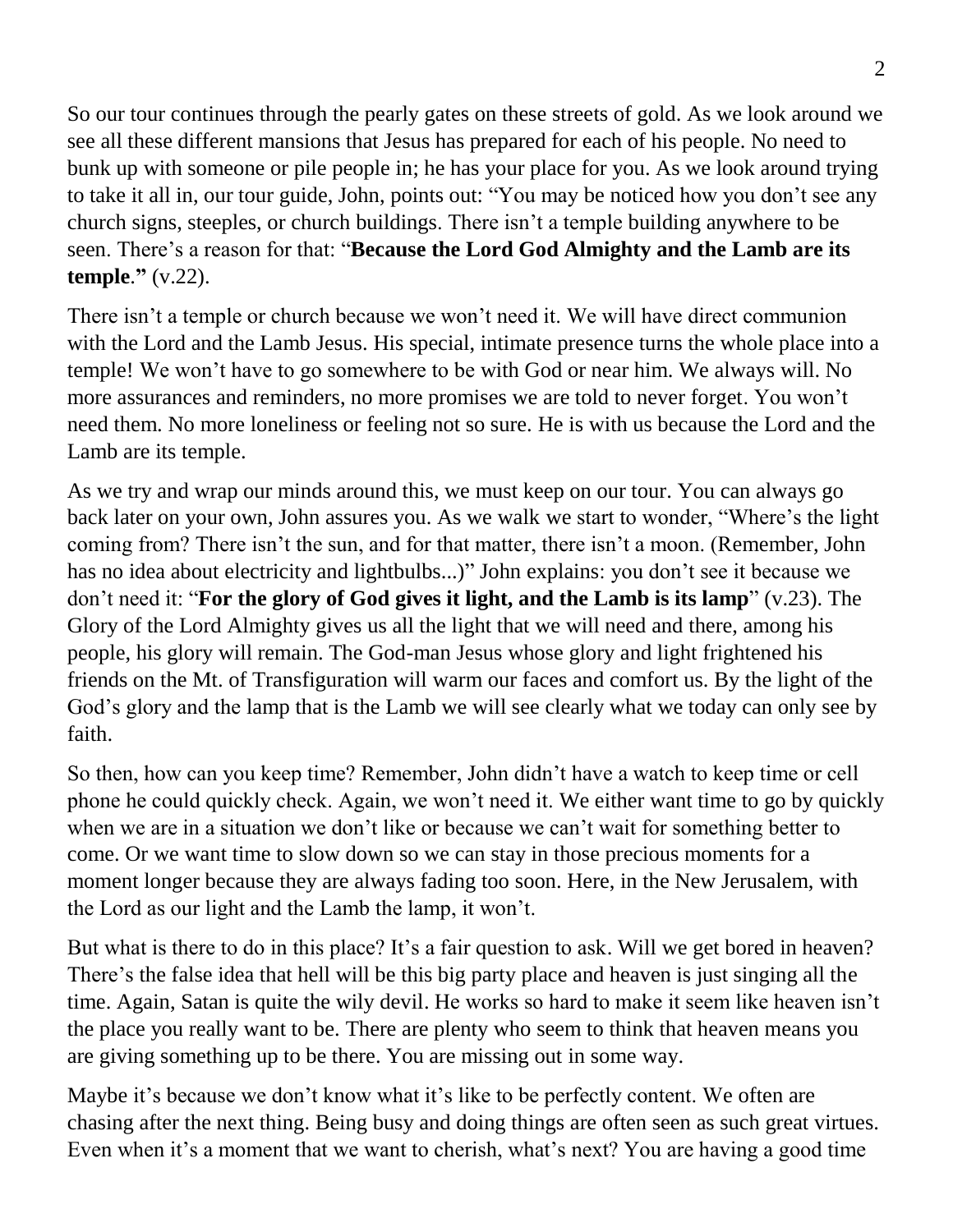but what's next? Everything in this world is fleeting and temporary; the joys and blessings you have today will give way to something else tomorrow. So it may be hard for you to grasp the perfect contentment and peace of simply walking about in God's presence. Our tour guide explains: "**The nations will walk by its light, and the kings of the earth will bring their splendor into it**" (v.24).

No need to rush from one thing to the next. Say goodbye to the constant strain of what needs to get done today and all the things that didn't get finished yesterday. We will have perfect contentment and peace neither feeling trapped and stuck in a situation you want to get out of nor feeling like you are butter spread too thin on a slice of toast pulled by a thousand different things in a thousand different directions. Instead, we will have perfect contentment walking with all these other peoples from different tribes, cultures and peoples in the light of our God and the Lamb.

As we walk about these streets of pure transparent gold, who is the first person you want to talk to? As you look about that this great multitude that no one can count, who are you most excited to see? Even as happy as we will be to see them, our perfect joy will come from the Lamb whose light shines on us and gives us peace. Finally we will have perfect unity without division or fighting. Finally that pride that so often gets in the way will never be injured again. There will be no competition for who is right or wrong or should have the most praise and acknowledgment—we are bringing it all to the Lord. Good thing this is eternal life, because it will take that long to sing all the praises to our God and to the Lamb for all that they have done for us.

And still we must continue on our tour! John points out: " **<sup>25</sup> On no day will its gates ever be shut, for there will be no night there. <sup>26</sup>The glory and honor of the nations will be brought into it**" (v.25,26). In the first century when John records this the night time was a scary time. You couldn't just flip a switch and have some light. The night was where the terrors lurked and nightmares came to life. That's when enemies attacked and you were the most vulnerable. So the gates to cities would be closed to protect the citizens. But, there will be no need to close the gates; there will be no night. Don't worry about any sneak attacks the enemies have been defeated.

What are you frightened of today? What sneak attacks from life keep you up at night? Is it the darkness of the future that you don't know what will happen next and you aren't sure how it will work out? Maybe it's the fear and failure and the darkness of disappointment that haunts you. Is it the enemy of sickness and pain that you feel is holding your life hostage? Do you feel the attack of stress at home, at work, with family, friends? Are you getting beat up by the flaming arrows of temptation and the alluring lies and empty promises of the devil? For a while longer we must grieve, Jesus warns. For a little while longer we will endure this, "**Now is your time of grief, but I will see you again and you will rejoice, and no one will**